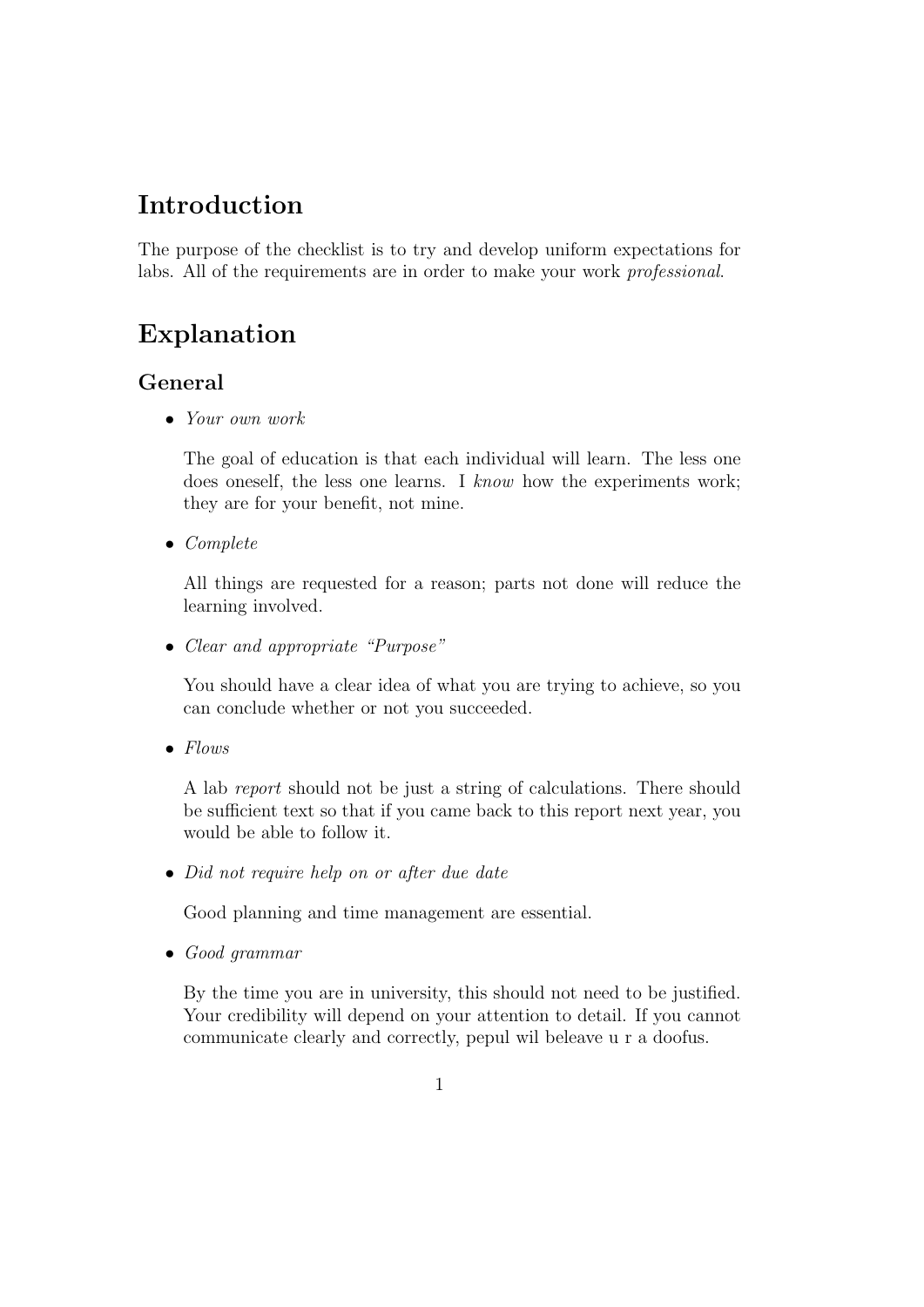• Correct spelling

This is like the previous point.

• Complete sentences where required

Your goal is to *communicate* results, not merely record numbers, etc.

• Legible

By the time you are in university, this should not need to be justified.

• Professionally presented

A professional report is not submitted on tractor–feed or non–standard size paper, but it is typed, firmly bound (eg. stapled), neat, etc. (Equations can be neatly handwritten).

• Properly identified (eq. name, partner)

Print your name and your partner's name, your student numbers and your lab section, along with the due date.

• On time

To do this, you should aim to have the report finished and printed by the day before the due date so that if any problems occur you have time to fix them.

• Checklist included

A blank checklist must be attached to the report for the marker to fill in.

• Template included

The template which was signed in the lab, not a copy, must be included to verify that you were actually present in the lab.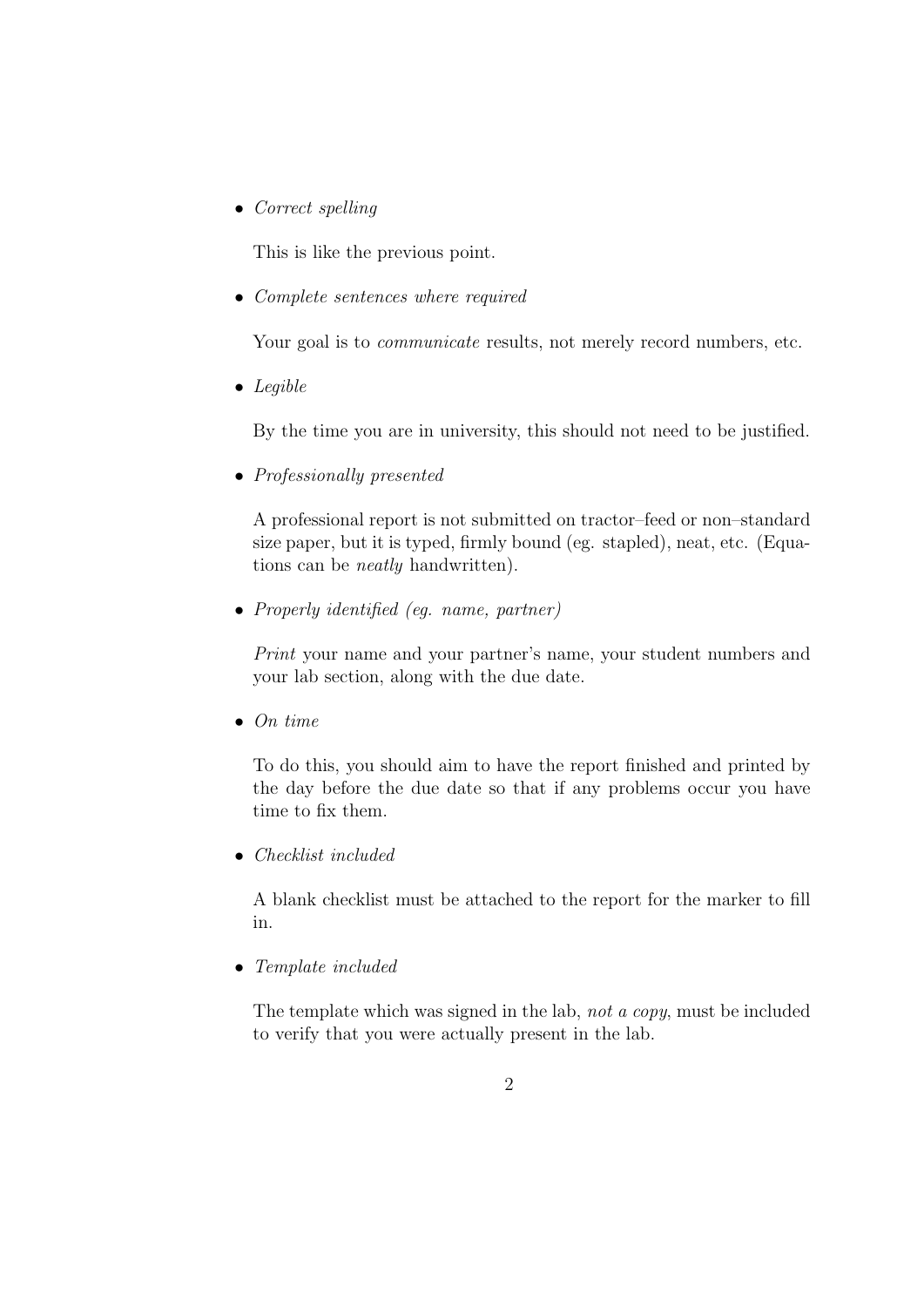### Data (For data not in tables)

• Your own data

The goal of education is that each individual will learn. The less one does oneself, the less one learns. I know how the experiments work; they are for your benefit, not mine.

• Values recorded with uncertainties

"Voltage  $= 1.023 \pm 0.004$  Volts"

• Sufficient data

If you have to choose how much data to record, make sure there is enough to do all that you need to do with it.

• Reasonable values

eg. "Diameter =  $-6.5$  cm. WAIT! This can't be! Diameter should be positive."

• Reasonable uncertainties

Your uncertainties should be neither way too big or too small; they should be determined by the actual limitations on your data, not simply by recording "1/2 the smallest division" for every instrument. How these values were arrived at should also be stated.

• Correct number of significant figures

Last digit of quoted value should be uncertain. eg. "Voltage  $= 1.023 \pm 1.023$ " 0.004 Volts" Note the 3 is uncertain. Both "Voltage  $= 1.02 \pm 0.004$ Volts" and "Voltage  $= 1.0235 \pm 0.004$  Volts" would be *wrong*.

• Units recorded

eg. "Voltage =  $1.023 \pm 0.004$ " is not OK.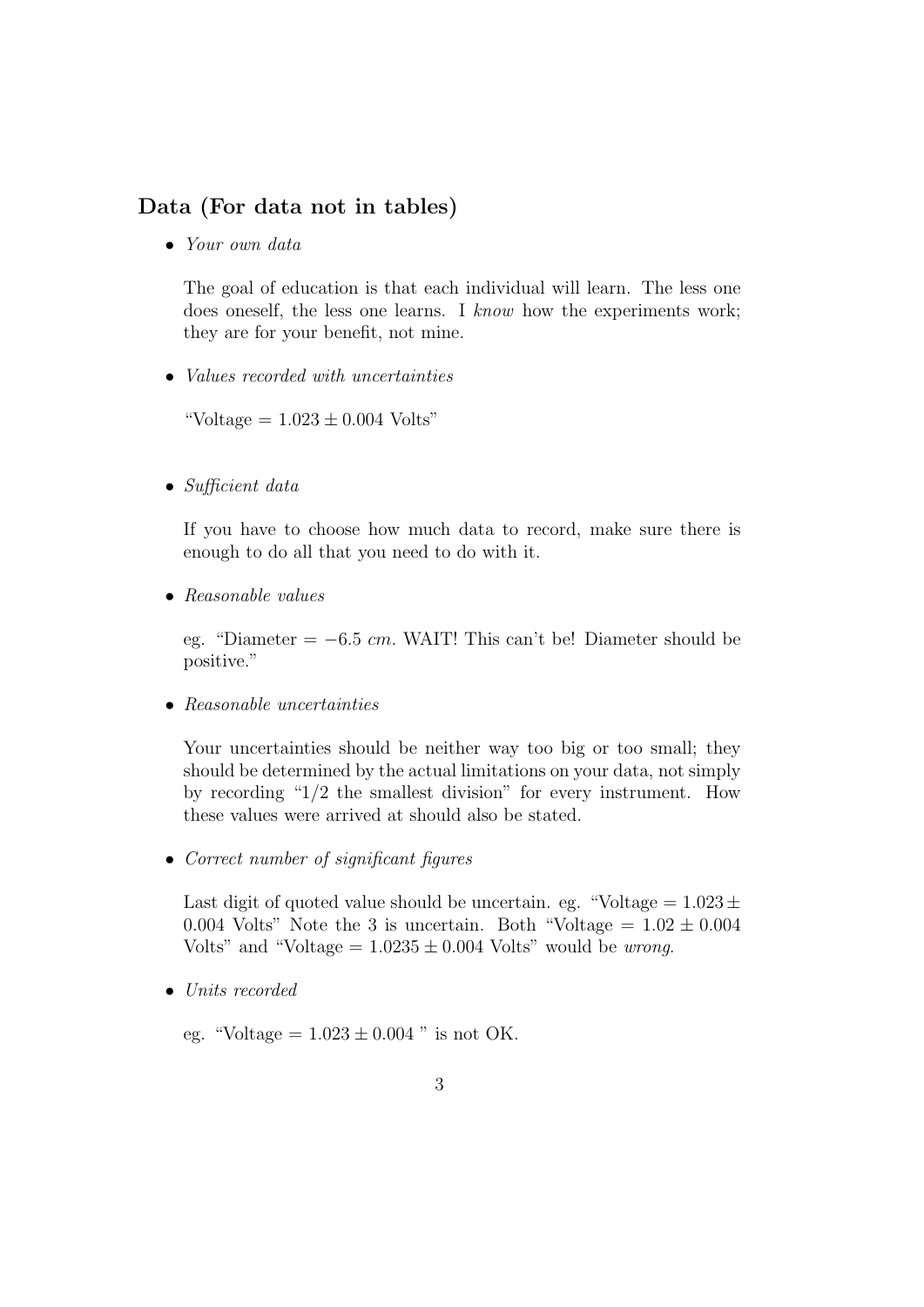## Data in Tables

• Neat

Tabular data should be in boxes, with no page breaks within a table. Tables should not be split into multiple sections without reason, etc.

• Column headings informative

"y" and "x" don't help much here either

• Units given

Usually these should be part of column headings.

• Uncertainties given

Error bars on graph should be easy to verify with values in the table

 $\bullet$  Label

Labels should be meaningful; eg. "Mass sliding down incline" rather than just "Data" or "Part 3"

• Number given (eq. "Table  $\#2"$ )

..and then any reference to the data can use this number.

### Least Squares Fits

• Points used for fit clearly identified

if all data points are not used, it should be clear which ones are

• Results given meaningful names

"st. err. of coeff." is meaningless; "slope" is meaningful

if you don't know what some calculated quantity means, don't present it

• Correct units for slope and intercept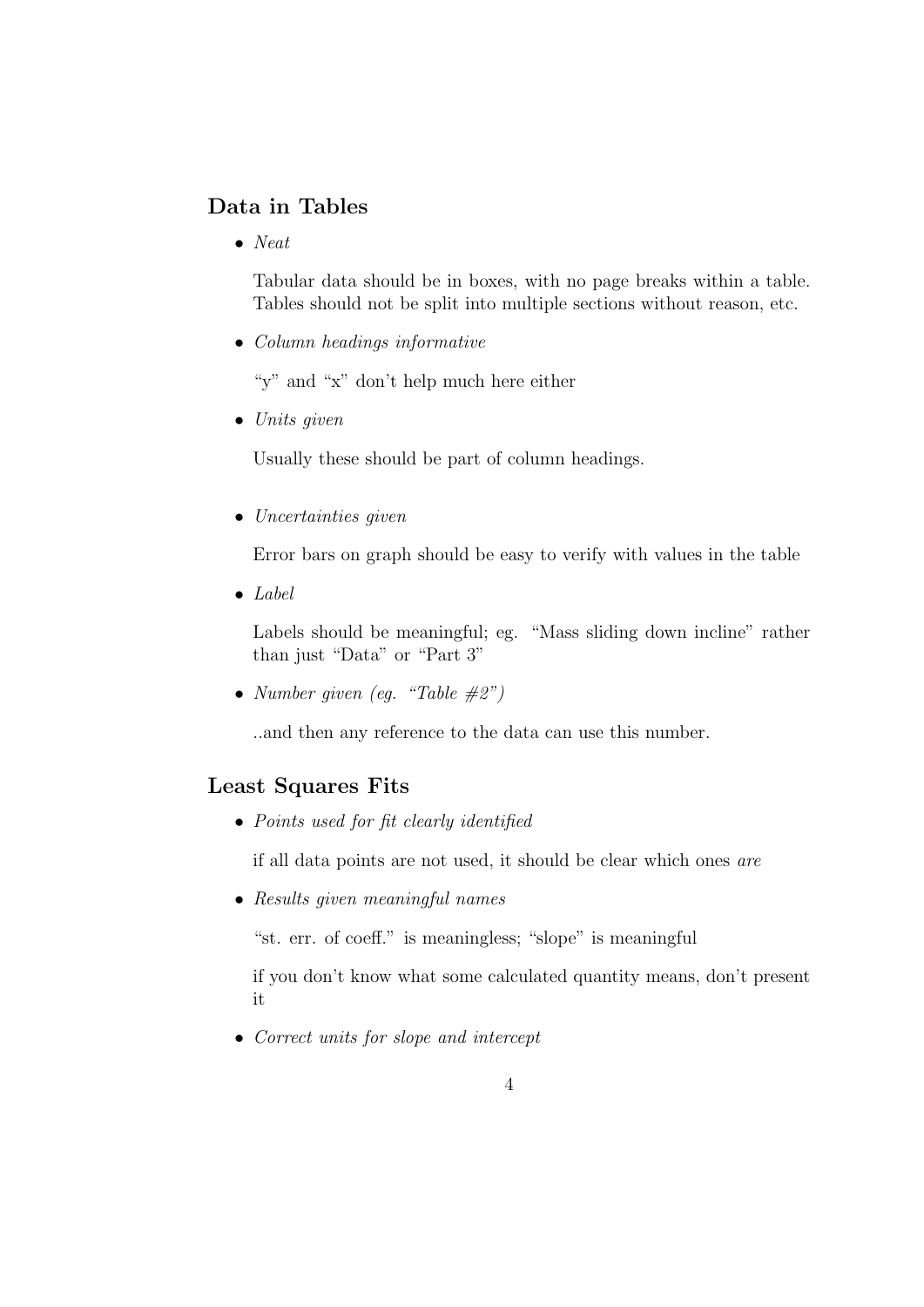If the graph axes have units, the slope and intercept must have units.

• Correct indication of "large" or "small" scatter

Whether to use standard errors or maximum and minimum slopes for the uncertainty must be indicated.

### Graphs

• Title meaningful

(not "y" vs. "x"); the title should give information otherwise NOT on the graph

• Correct graph type and orientation

with rare exceptions, all graphs will be "xy" type; if an orientation is specified, such as "y" versus "x", then the dependent variable, eg. "y", should be on the vertical axis and the independent variable, eg. "x", should be on the horizontal axis

• Plotting data in table

The quantities plotted on the graph should actually be recorded. (eg. if you have "diameter" as a graph variable, but you measured "radius", you should have "diameter" in a table so it's easy to compare what's plotted with what's written.)

• Axis labels meaningful

"distance" is more meaningful than "x"

• Correct axis units

The units should make sense for the quantity in the label

• Points not connected

your graphs should never look like dot–to–dot drawings

• Error bars in both dimensions or note if too small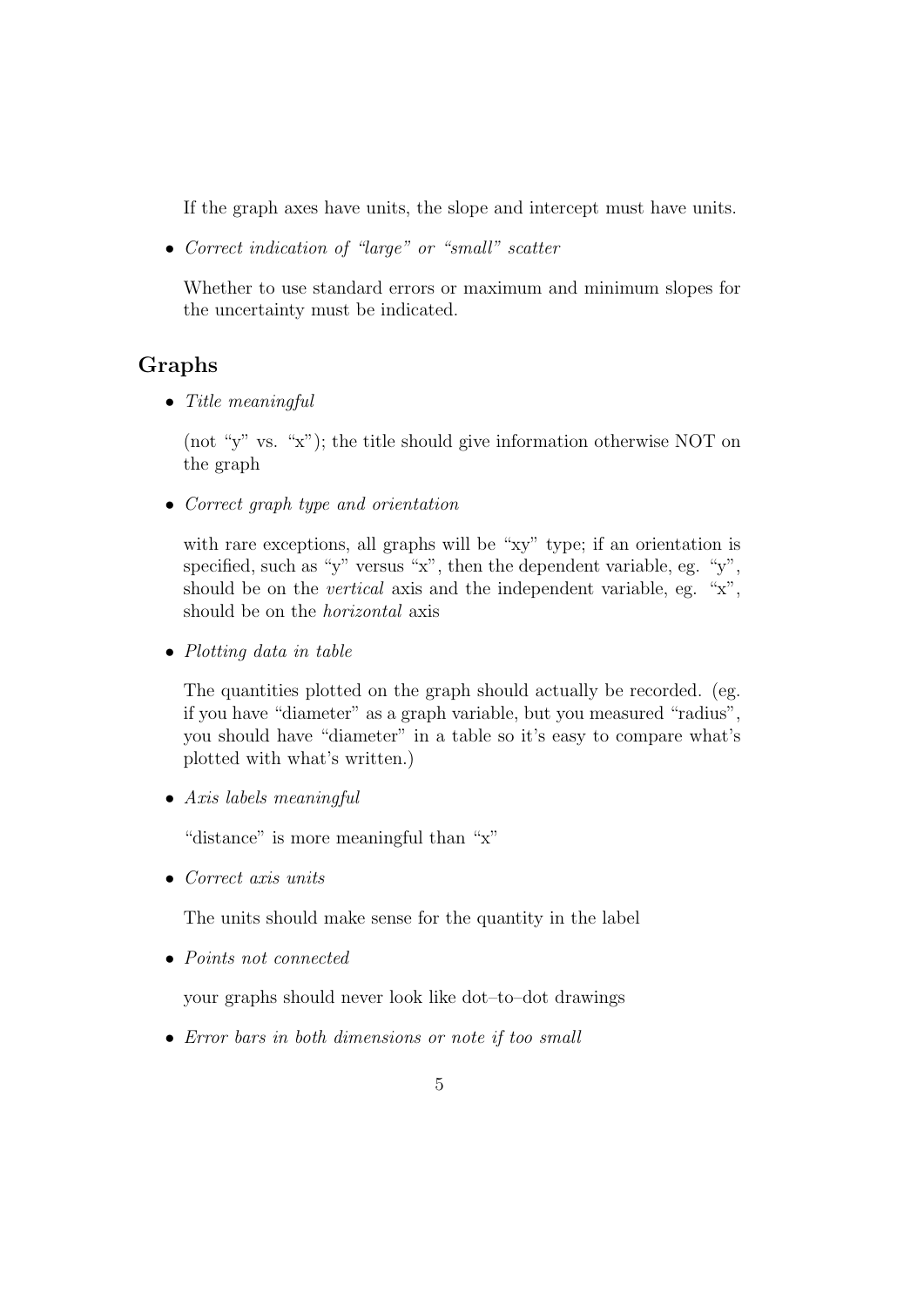..in both dimensions, or there should be a note on the graph if they are too small to show up in either dimension

• Error bars correct size

This is why uncertainties are in the data tables; it should be easy for a reader to check that the table and graph agree.

• Line of best fit shown without markers

there should be no suggestion that points used in plotting the line of best fit are data points

• Number given (eg. "Graph  $\#3$ )

..and then any reference to the data can use this number.

## Calculations and Results

• Any required derivations done correctly

Watch for instructions to "show", "derive", etc.

• Analysis explained where needed

calculated values should not appear out of the blue;

• Correct formulas used

this of course presumes the formula is actually stated

- Sample calculations shown where needed show one sample of any non-trivial calculation
- All required values calculated

Be sure to find all of the results asked for.

• Uncertainties included

Make sure all results have bounds on them.

• Units included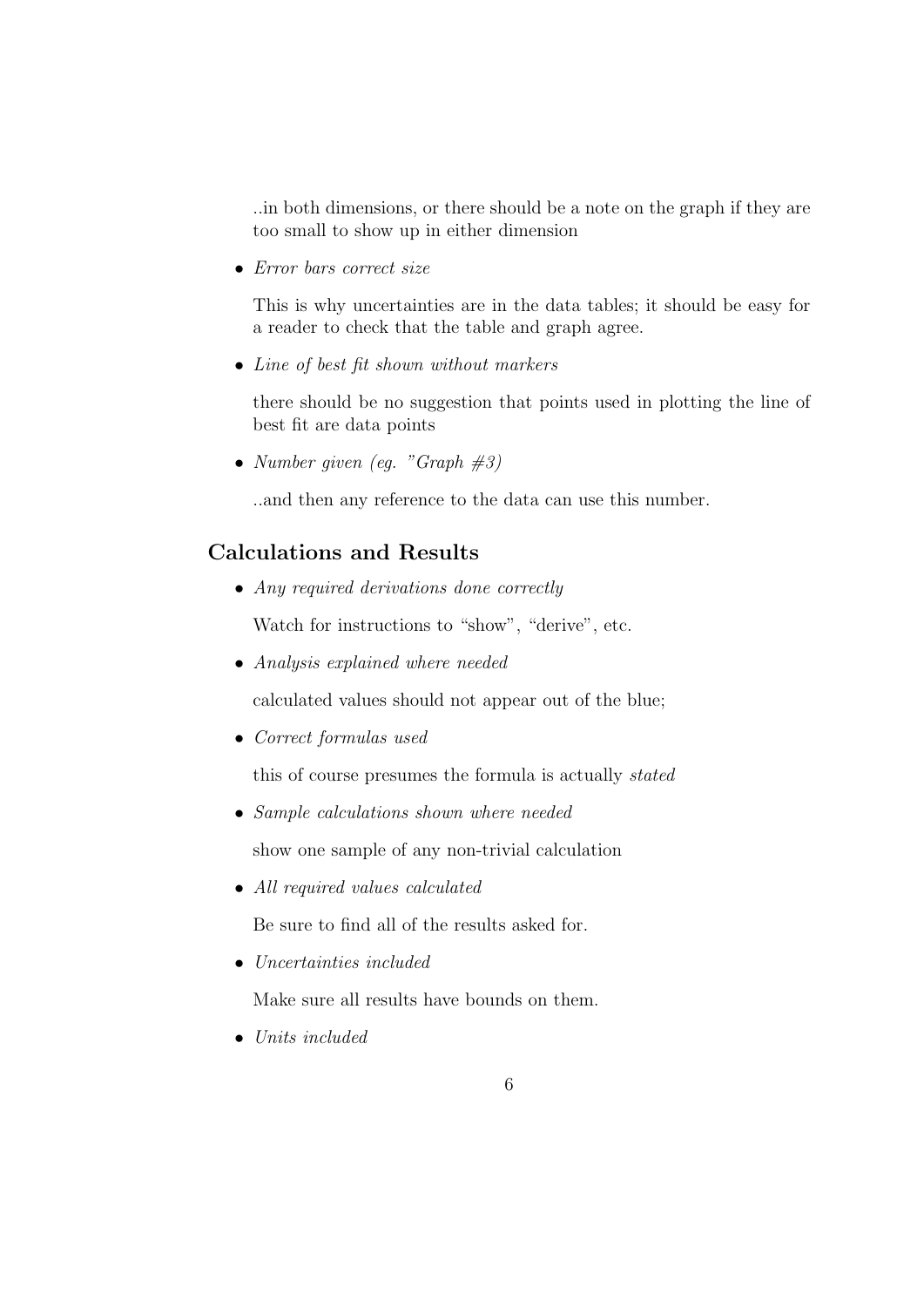All results should have units stated unless they are some of the *very* few dimensionless numbers.

• Correct number of significant figures

this will be easier to get right after you put results in...

• Appropriate use of standard form

eg. "Voltage =  $1.023 \times 10^5 \pm 4 \times 10^2$  Volts" should be written as "Voltage"  $= (1.023 \pm 0.004) \times 10^5$  Volts" (but standard form should not be used if there are no placeholder zeroes.) A better way to write this would be to avoid the standard form by writing "Voltage  $= 102.3 \pm 0.4$  kilovolts" since it is the most concise and easy to interpret.

• Theoretical or reasonable value

Either compare to something expected OR give some rationale for whether this is in a reasonable ballpark.

• Agreement of experiment with theory

This should be done in cases where the previous rule does not apply, eg. in testing "laws", etc.

• Questions reasonably answered

This refers to explicit questions in the manual

## Error Discussion

• Sources listed are significant

The goal is to suggest things that may have had a noticeable effect, not just whatever you can think of; you're trying to *support* your results, not destroy them

• Sources are prioritized

Most emphasis should be placed on factors which produce greatest uncertainty on your results.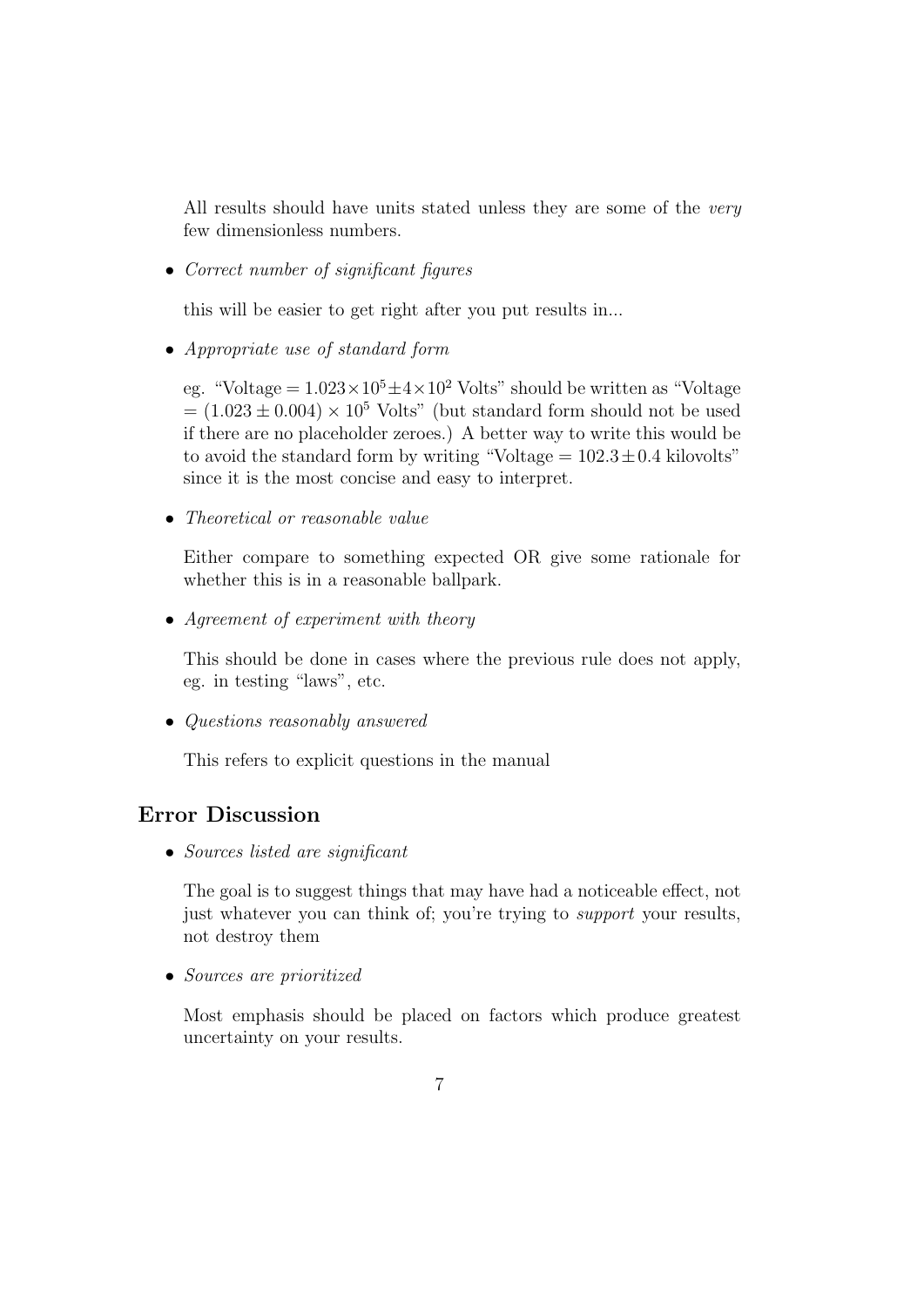• Correct explanations of consequences of systematic errors

If systematic errors are discussed, then the effect on final results (ie. to make quantities bigger or smaller) should be noted, and comments should be made about whether that makes sense from the results. Note: You must include at least one source of systematic error to discuss, even if you show that is is small enough that it can be ignored.

• Evidence: ie test where possible or bound where can't test

You should indicate some concrete test or rationale for how big the effect may be; if you did not see any concrete evidence for a source of error, you should NOT use it.

• Reasonable suggestions for improvement

..if you found something with an apparently noticeable effect

## Conclusions

• Relate to purpose

What you conclude should be related to the things you said you were going to study, observe, etc.

• Major results stated

These are usually the final quantities things you were supposed to calculate.

• Comparisons made where appropriate

How do your results compare to accepted values, etc.? Do your results agree within experimental error? If you have no accepted value, were the results plausible?

• Agreement noted when found

This is the whole reason for calculating uncertainties. (If quantities don't agree, see below.)

• Percent difference calculated only when quantities don't agree

If quantities agree, then see above.